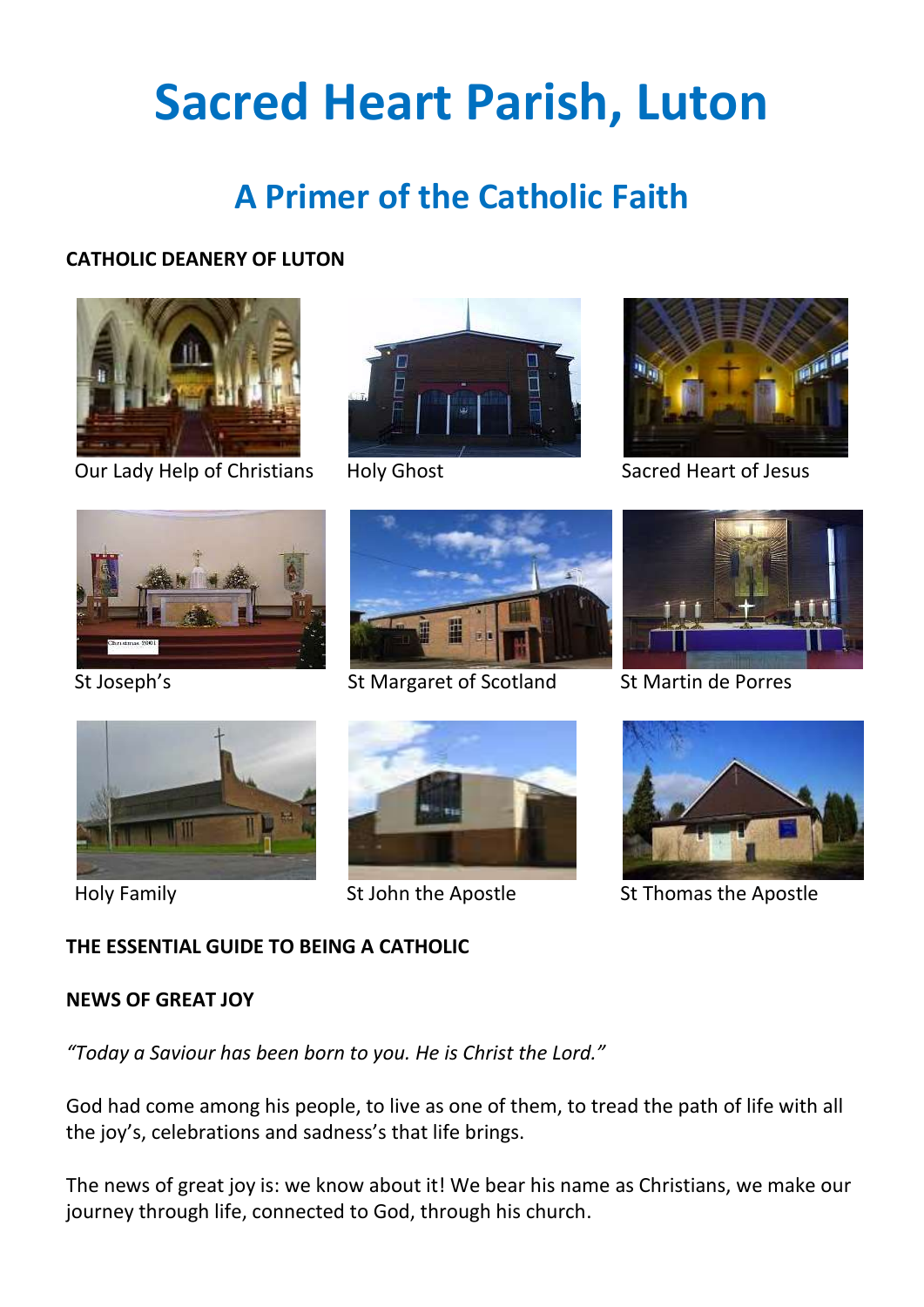He came to help us reach our full potential, be the person we were created to be, help us live in communion with others, open the way for us to heaven, show us how to reach our destination and to bring us on board in sharing the good news with the rest of the world, which for most of us, is our immediate family and circle of friends and contacts.

The Catholic Church is the largest religion in the world, with 1.2 billion members. It is the oldest institution spanning some 2,000 years.

We have been observing and delving into human nature, for all of this time. Faith is the glue that binds us together in the church. We give expression to our faith in the articles we recite at every Sunday and Holyday Mass in the *Creed* when we say *"I believe in one God ...".*

Faith is not just a mental or verbal acknowledgement that Christ exists. So for e.g. it is one thing to *say*, I believe the moon exists, it is another to know the moon actually impacts my life, it controls the tides, illuminates the night sky and affects blood which rushes to the brain at full moon.

It is not sufficient to say I believe in Jesus, or I am a Catholic if there is nothing in our life to substantiate it. (A well known saying goes: if you were accused of being a Catholic, would there be enough evidence to convict you?).

Being a Catholic is not a state of mind or like a club membership. It is what we are, it shapes our life, it gives us purpose, it gives us companionship and support on the way. Jesus' love is freely given but it *is not free of obligations*!

To be a Catholic is to accept the invitation to be a part of God's family and to play our part in the church and in the world.

The Sacraments are God's gifts to us in the church, connections between him and us, maintaining the link between heaven and earth.

It takes courage to be a Catholic, today as in the past. Our guiding principle is love, the commandment of love (love one another as I have loved you). *Knowing* this and *doing* this are not the same thing.

We are human. We know what is right yet still we can do wrong. It is the tension that always exists within us.

The Sacraments, liturgical celebrations, the scriptures, the teachings of Christ all help us to keep focused and faithful to Christ's expectations of us, lest we forget.

What does it mean to be a Catholic? What does God expect? What guidance does the church supply?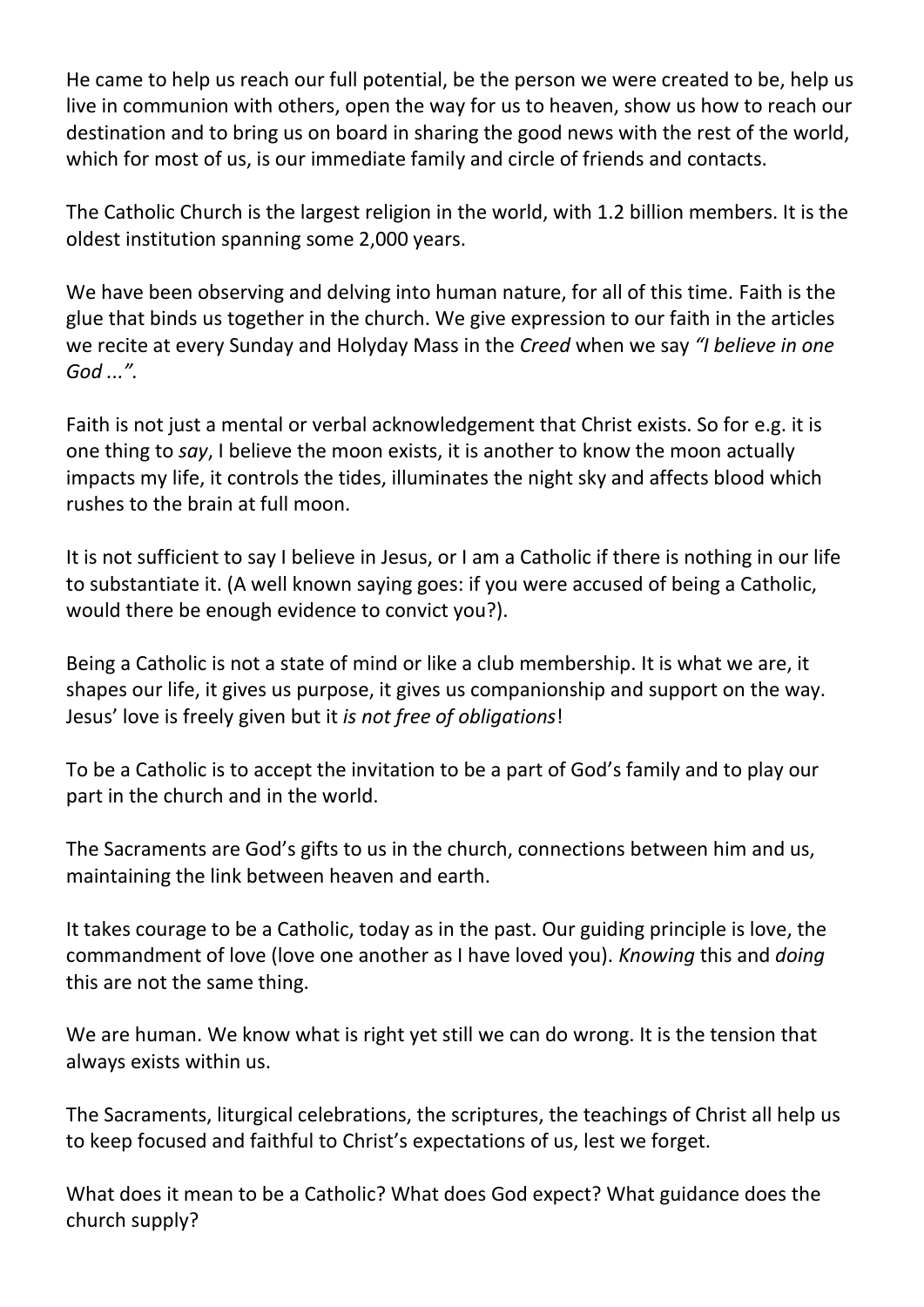# **THE ESSENTIAL GUIDE TO BEING CATHOLIC**

# **SACRAMENTS**

The seven sacraments are Christ's gifts to his church, connections between him and us. Baptism is the first sacrament and no one can receive the others unless they are first a member of the church.

#### **BAPTISM**

We become Christian at the moment of our baptism, a part of the church, a part of God's family and the Holy Spirit is at home in us.

Clearly adults that becomes Catholic make their own mind up to follow Christ, weighing all the options and jumping in with both feet. Converts are usually strong in faith, for they make an adult decision to commit to Christ.

Babies are a different matter. Faith must be present at Baptism and there must be a reasonable hope they will be brought up in the faith. It is the parents faith that allows the baptism to go ahead.

Parents must be people of their word, the promises they make must be sincere and true otherwise it is *unfaithfulness* that is present at the baptism and that does not bode well for a special relationship with God.

In our time honoured tradition, it is parents who share, show and teach the faith to their children. It is a misconception to think Catholic schools teach the faith, *"so I don't have to."*

The schools are supports but not replacements, so for example children entering the school system should be able to make the sign of cross. It is a sign of a good home where Christ is not a stranger.

#### **PENANCE**

Baptism removes all sin and we will never be as pleasing to God as in our baptismal state. But staying pure and free from sin is not easy for any one of us. Jesus gives us the Sacrament of Reconciliation (also known as Penance or Confession).

He said to the Apostles, *whose sins you forgive, they are forgiven*. Sin can keep us from entering into the heavenly presence - sin cannot enter heaven, so in grave (mortal) sin we cannot enter heaven.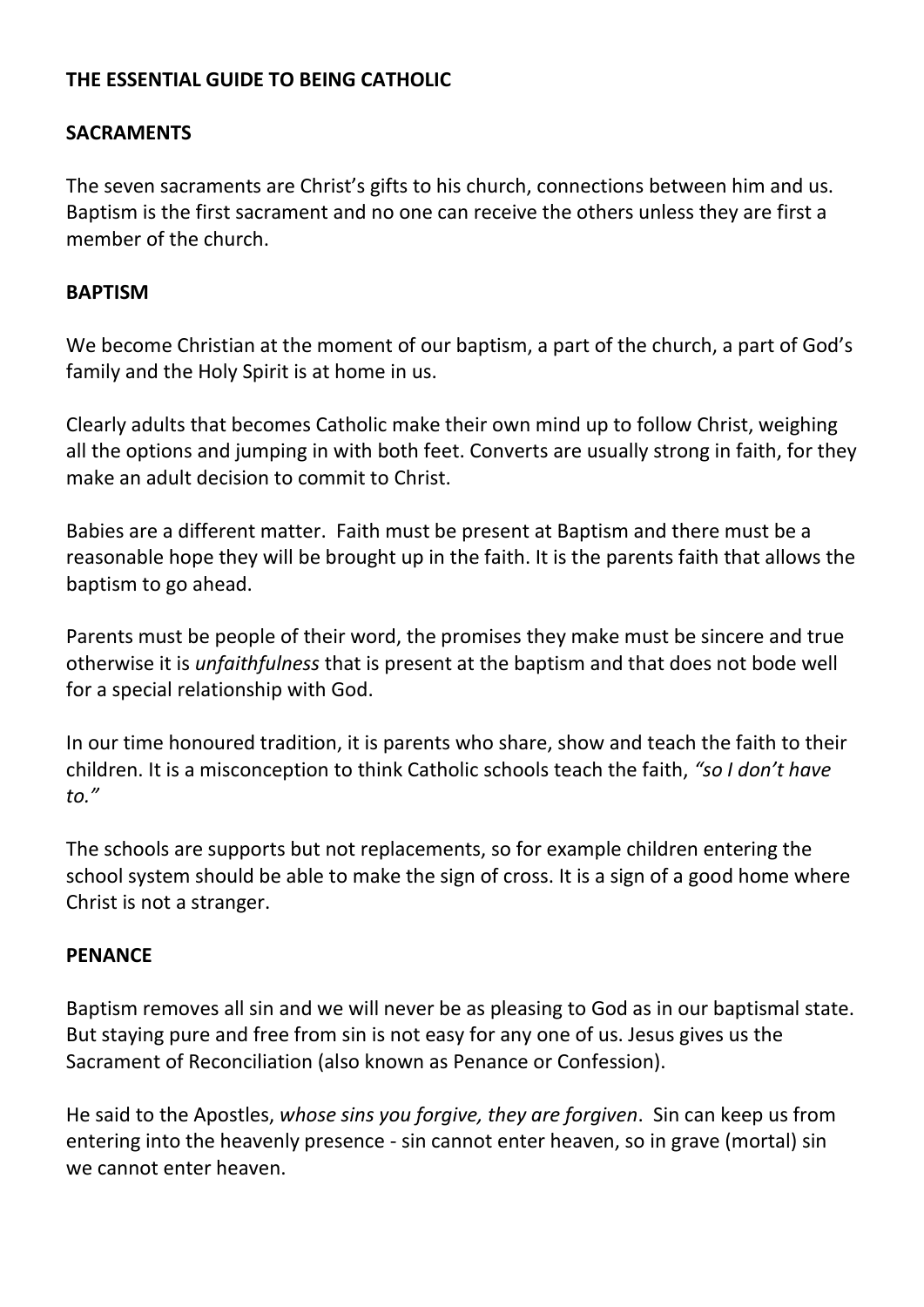Confession encourages us to look in on ourselves and see the state of the union, our spiritual life. We then see what God sees and can come to him humbly and "fess up," confess our sins.

It is not just an *unloading* but a r*eceiving* of grace (an infusion or sharing of Christ's life and the certainty of forgiveness). People feel at peace and at one with God after celebrating this great sacrament.

**Catholics are bound to go to Confession at least once a year** (at Easter or thereabouts, from the six precepts of the Church) but if we are aware of serious sin (e.g. missing Mass on Sundays or Holydays through our own fault) then we must go to confession a.s.a.p. and must not receive Holy Communion until we have made our peace with God.

Parents have a particular responsibility in teaching their children the need for confession and helping them to learn how to celebrate the sacrament, especially their first number of confessions, as the children can become more comfortable in coming and this helps them for their adult life and needs.

# **EUCHARIST**

Jesus said to the gathered Apostles at the Last Supper, "I have longed to eat this Passover with you." He was preparing for his Exodus and this would be **the** Memorial of his entire life and mission and the means of his abiding presence with us - the Mass.

It is the reason the community gathers together each Sabbath to meet with the Lord obeying God's command to "keep holy the Sabbath Day" (third divine commandment). This means, as Catholics we fall into line and walk alongside Christ rather than make our own rules as to when we will go to Mass and expect him to fall into line and walk with us.

The Mass is meant to be a means of enriching us in our relationship with God and each other. The scriptures teach us about God's relationship with Man over the centuries and help us to understand something about human nature and ourselves.

The familiar format provides a setting for us to focus on God and help us to praise, thank and seek God.

There is a certain peace that belongs to the devout which really does seem to help people handle stress and promote healing, as hospital studies seem to show.

As a sign of respect, we fast from all food, cigarettes, gum etc for one hour before receiving Holy Communion (a three hour fast from alcohol).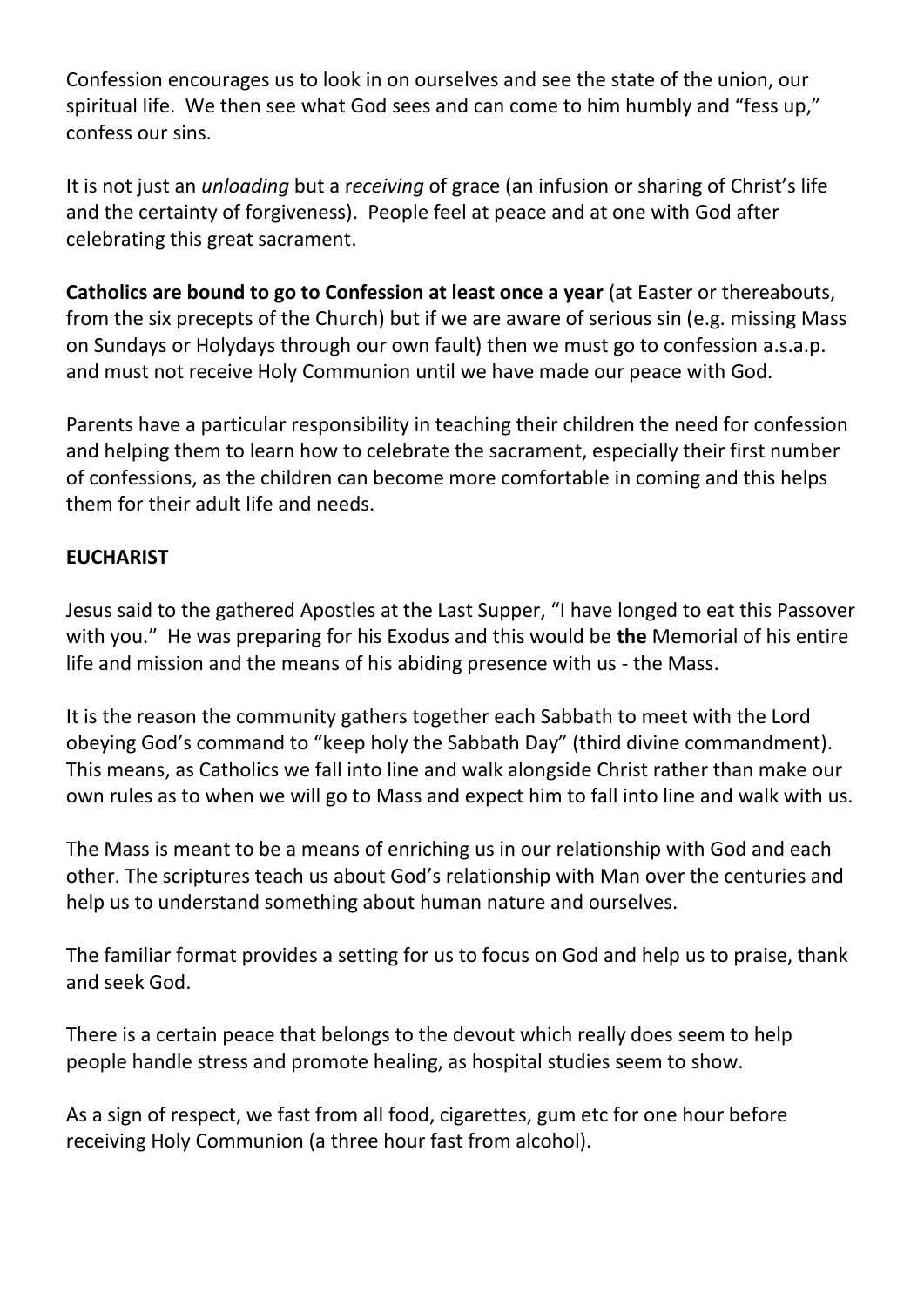The sick and their carers are excused the fast. It is essential, we do not receive Holy Communion if we are not in a state of grace, properly disposed to receive Our Lord so for e.g. if we have missed Sunday/Holyday Mass through our own fault, we MUST NOT receive less we commit the sin of sacrilege.

Receiving Holy Communion in a sinful state gains us no benefit at all, quite the opposite and imperils our immortal soul.

When the devout can no longer come to the church (through illness or old age) the church comes to them not least with the help of Extraordinary Ministers of Holy Communion.

# **CONFIRMATION**

Each parish spends a great deal of time trying to find the way to help our young people appreciate the enormity of the gift being bestowed at Confirmation. It can change the world!

The first Confirmation of the Christian era was at Pentecost when frightened Apostles hid in a room afraid to go out onto the streets and speak about Christ.

The church might never have got off the ground but the Holy Spirit came upon them to strengthen and endow them for the task.

The Apostles took the gospel to three continents in their lifetime. Catholics need to be confirmed, it completes the sacraments of initiation (Baptism, Eucharist and Confirmation) and we then become full members of the church, christened.

Before moving onto other sacraments such as Matrimony (wedding) the gifts of the Spirit should have been received and made use of.

Those to be confirmed take a new name (of a saint they admire) because God changed the name of those he called to His service e.g. Abram became Abraham, Simon became Peter, Saul became Paul. They had a whole new direction in life from that moment.

# **MATRIMONY**

People have been living together as "husband and wife" since the dawn of time. Christian Marriage is at an altogether higher level. Jesus was outraged at the treatment of women in his time on earth when a man could just dismiss his wife and that was the end of the marriage.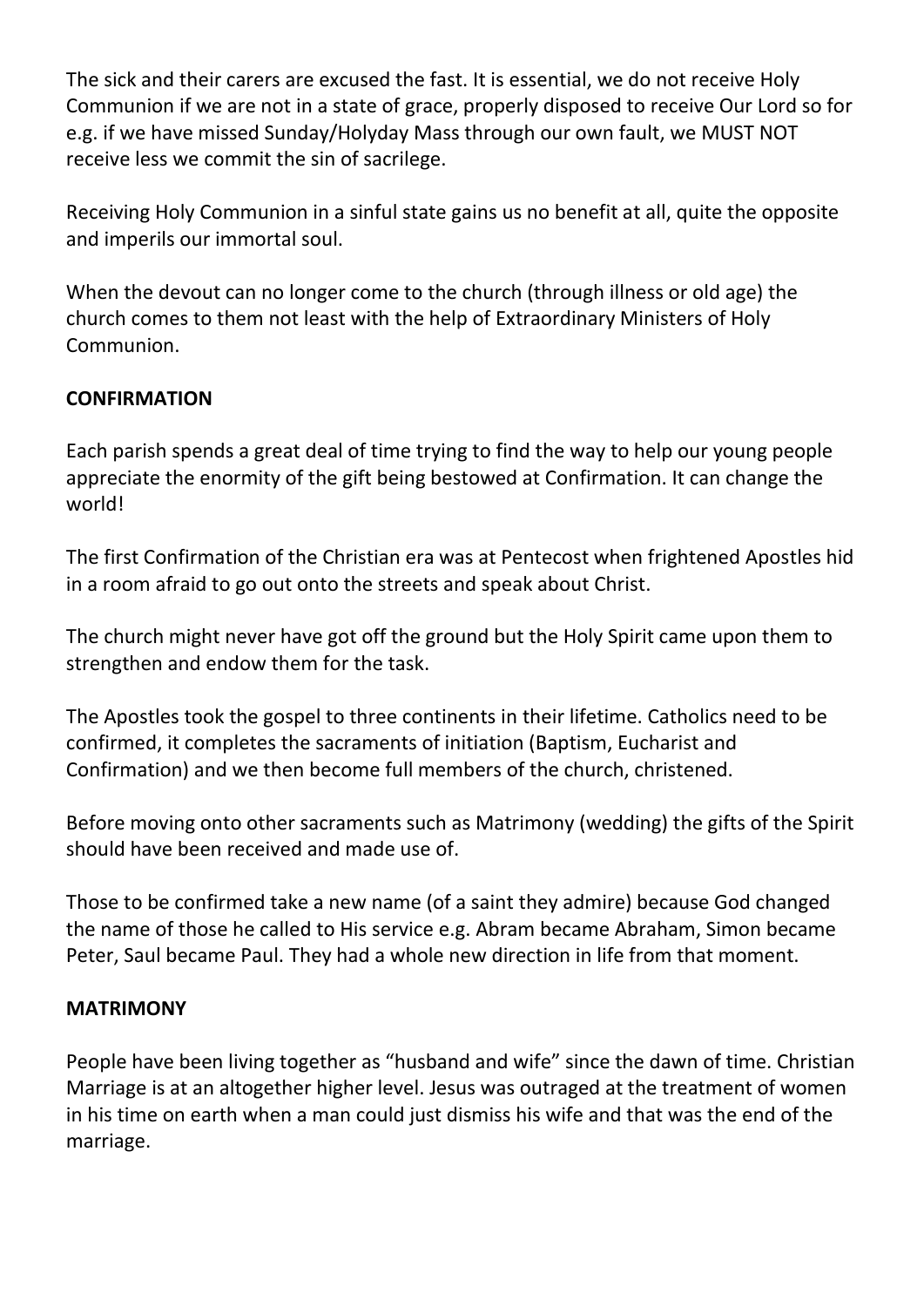The man could go on to marry again, the woman could not. He made it clear, this is not what God intended. *From the beginning God made them male and female, that is why a man must leave his father and mother and cling to his wife.*

A new family is born! All Catholics must marry in the Catholic Church before a Bishop, Priest or Deacon (otherwise with a dispensation).

It is the only form of marriage the church recognises for its members as both parties would have studied the promises and implications of what they do and enter into marriage with their eyes open.

It is a sacrament, a connection with God. The ceremony is not just a public pronouncement that this is your chosen one to whom you pledge permanent attachment to the exclusion of all others but you ask God to be part of the equation, your partnership.

Those who enter into sexual relationship without the benefit of marriage, who marry outside the church or remarry without the church's blessing cannot receive the sacraments, they in effect ex-communicate themselves.

It is always advisable to have a chat with a Priest or Deacon about such a matter. A marriage can only be between a man and a woman.

# **HOLY ORDERS**

The Lord commissioned his first priests at the Last Supper when he told the apostles to *Take this and eat it and take this and drink from it.* 

They were to offer the Sacrifice of himself, bequeathed to the church. He gave them the power to *effect* what he said.

They were our first Bishops, given a special charge to lead the community. Our Bishops today are their successors also charged with leading the Community (or an area known as a Diocese.

The Diocese of Northampton consists of the county of Northamptonshire, Bedfordshire, Buckinghamshire and Slough in Berkshire).

Deacons were the next order brought into being. The apostles took it on themselves to bring a whole new order into existence to serve the church. Bishops are appointed by the Pope and Deacons are ordained by the Bishop.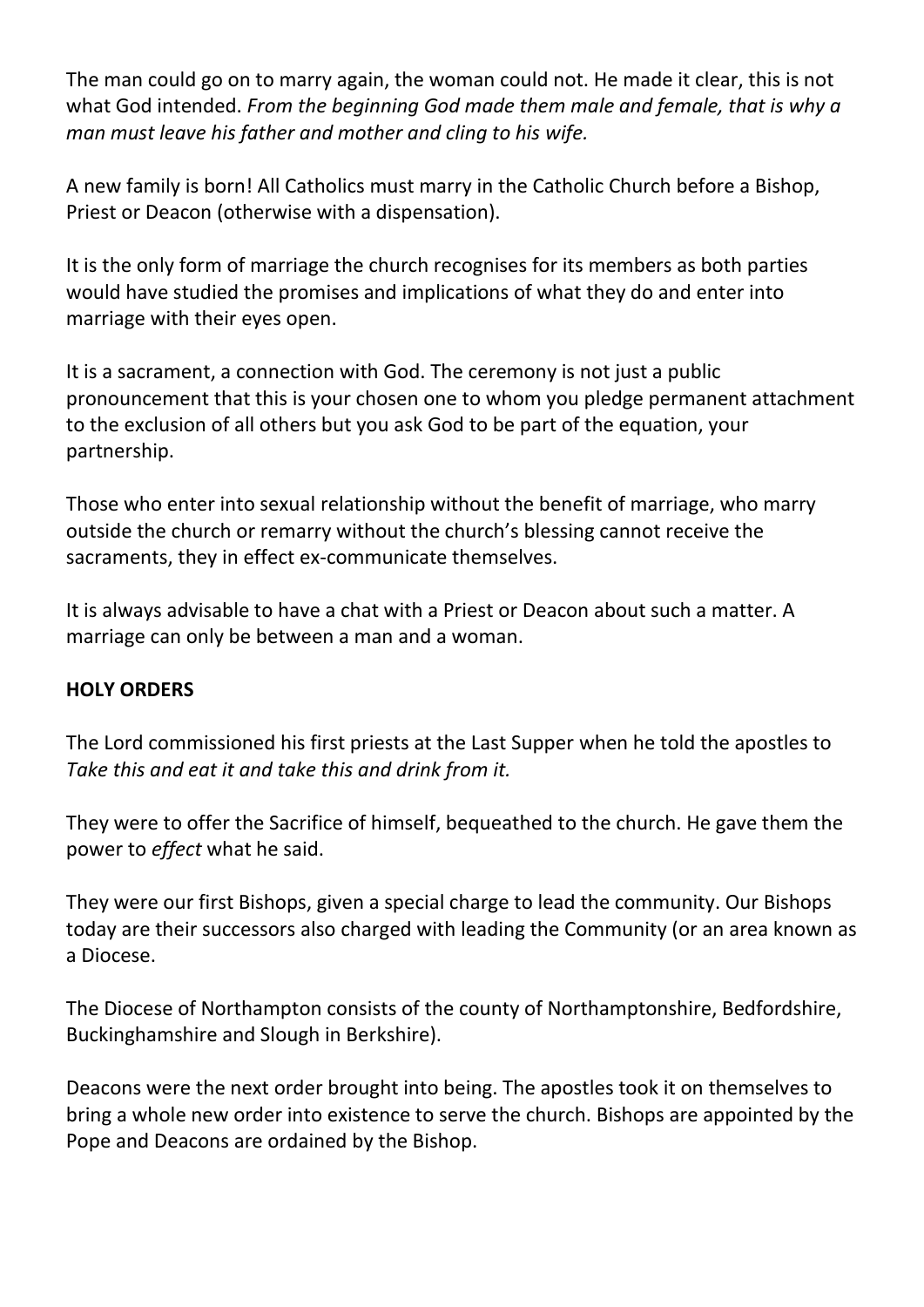There are two types of Deacon. One is transitional (on their way to Priesthood) so they usually remain a Deacon for about a year. The other is the Permanent Diaconate where usually, a married man can be ordained for the service of the church and remains a Deacon.

A Deacon can baptise, marry, conduct funerals, celebrate Benediction and preach the homily among other duties.

Priests came on the scene later as assistants or helpers to the Apostles (or Bishops) to look after communities etc and this is their function to this day. We need priests to serve our communities. Please pray for more priests.

# **SACRAMENT OF THE SICK**

When Our Lord saw people who were suffering, his heart went out to them and he cured as many as he could.

His compassion still reaches out today through the Sacrament of the Sick.

St James in his letter said, *"if anyone is ill, let them call for the priest of the church, let them lay hands on that person and anoint them with sacred oil and this prayer made in faith, will save that person.*"

Those going through a medical episode can seek the sacrament to help and support them. You need to make contact with the priest. If you are going into hospital let the priest know *beforehand* (if possible).

Please do not leave a request for the sacrament to the last minute. If a person dies, it is too late to administer the Sacrament of the sick (the sacraments are for the living).

# **MORALS**

Are God's laws and different to ethics (which are man-made agreements). As a church and in obedience to Our Lord, there are certain guiding principles by which we live and by which we should stand even if it cost us popularity or conflict with the state.

We should not lie, steal, be unfaithful in marriage, treat others with contempt etc. We should value and respect life from its earliest moment of conception (even though the state does not place the same value on a child's life) and at the other end of the spectrum we should respect a person approaching the last days of their life and never countenance, plan or participate in their termination.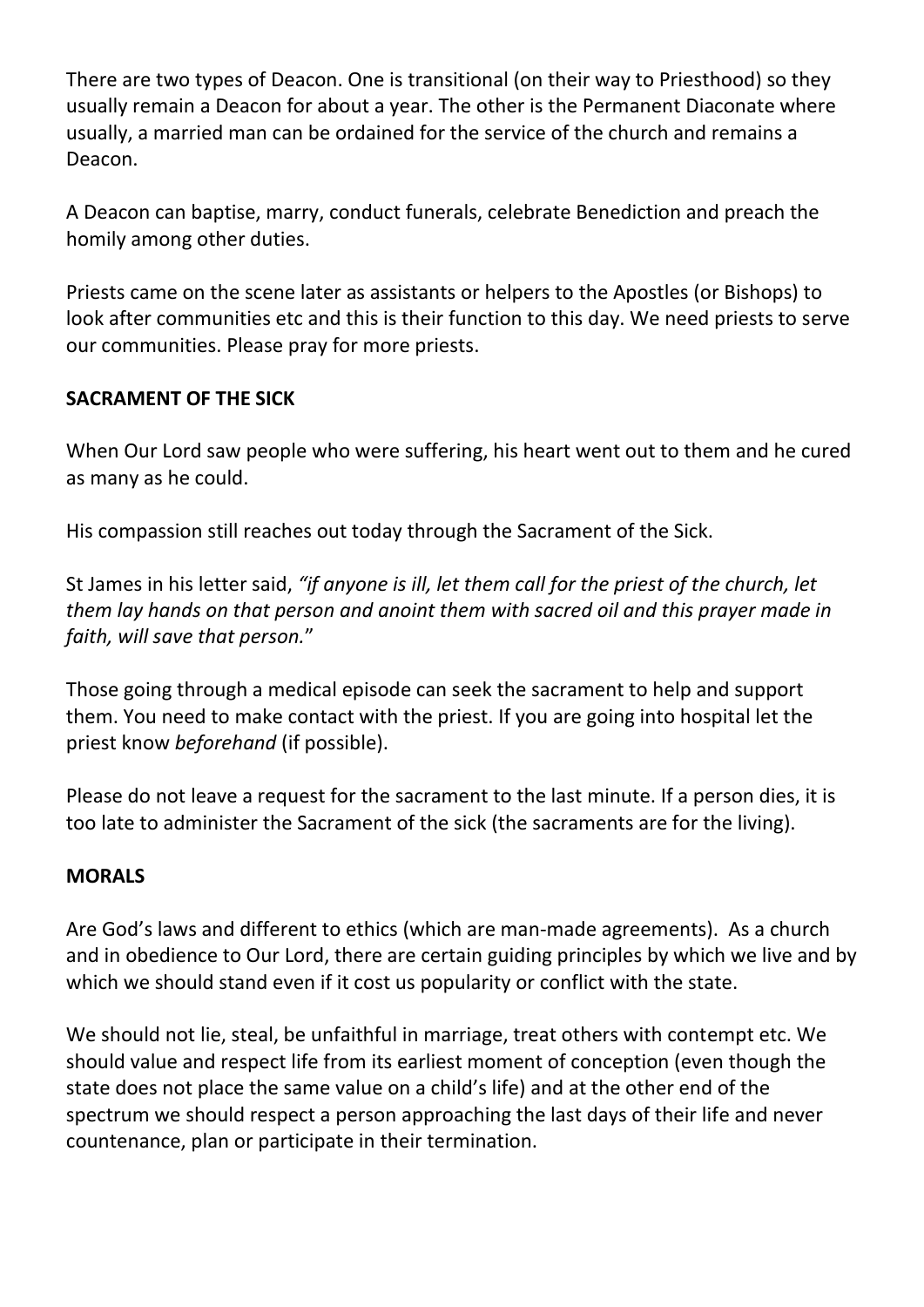# **PRAYER**

Jesus often disappeared to pray (commune with his Father). It is a most essential part of being Catholic – to take time out and speak with God, to give praise and thanks. It is a way of centring/focusing on our relationship and restoring balance in our spiritual life particularly when there are great pressures on us.

A prayer book from church shops can help us as well as the rosary but there is no better way to pray than to use our own words.

# **DEVOTIONS**

Coming together to pray using ancient devotions such as the Stations of the Cross in Lent and Benediction of the Blessed Sacrament are trusted ways to be with Our Lord.

#### **PILGRIMAGES**

As Catholics, the value of pilgrimage cannot be stated too highly. If opportunity presents itself, a visit to the Holy land can bring the Bible alive as we see the places associated with Out Lord.

A pilgrimage to Rome, Walsingham (the Marian shrine in England), Lourdes or a Saint's shrine helps us appreciate our place in the global family of God.

# **THE ROCK ON WHICH WE ARE BUILT**

*"I will be with you always."* That was the promise of Jesus to the Apostles. He keeps that promise. Through the Sacraments Christ is truly present to us.

He knew he would die and return to heaven and the church would live on guided by his word. He chose Peter to represent him on earth.

Peter was the new name Jesus gave to Simon, his Apostle. They were near the Golan Heights (Caesarea Philippi) between Israel and Syria.

They came to a place of interest, where springs bring the water from the depths of the earth and create a deposit of water (which the locals regarded as fathomless – gates to hell).

On top of the cliff there was a temple to worship Caesar as divine. The cave was an ancient shrine to the god, Pan – god of mischief. It was here that Jesus asked the Apostles who people thought he was.